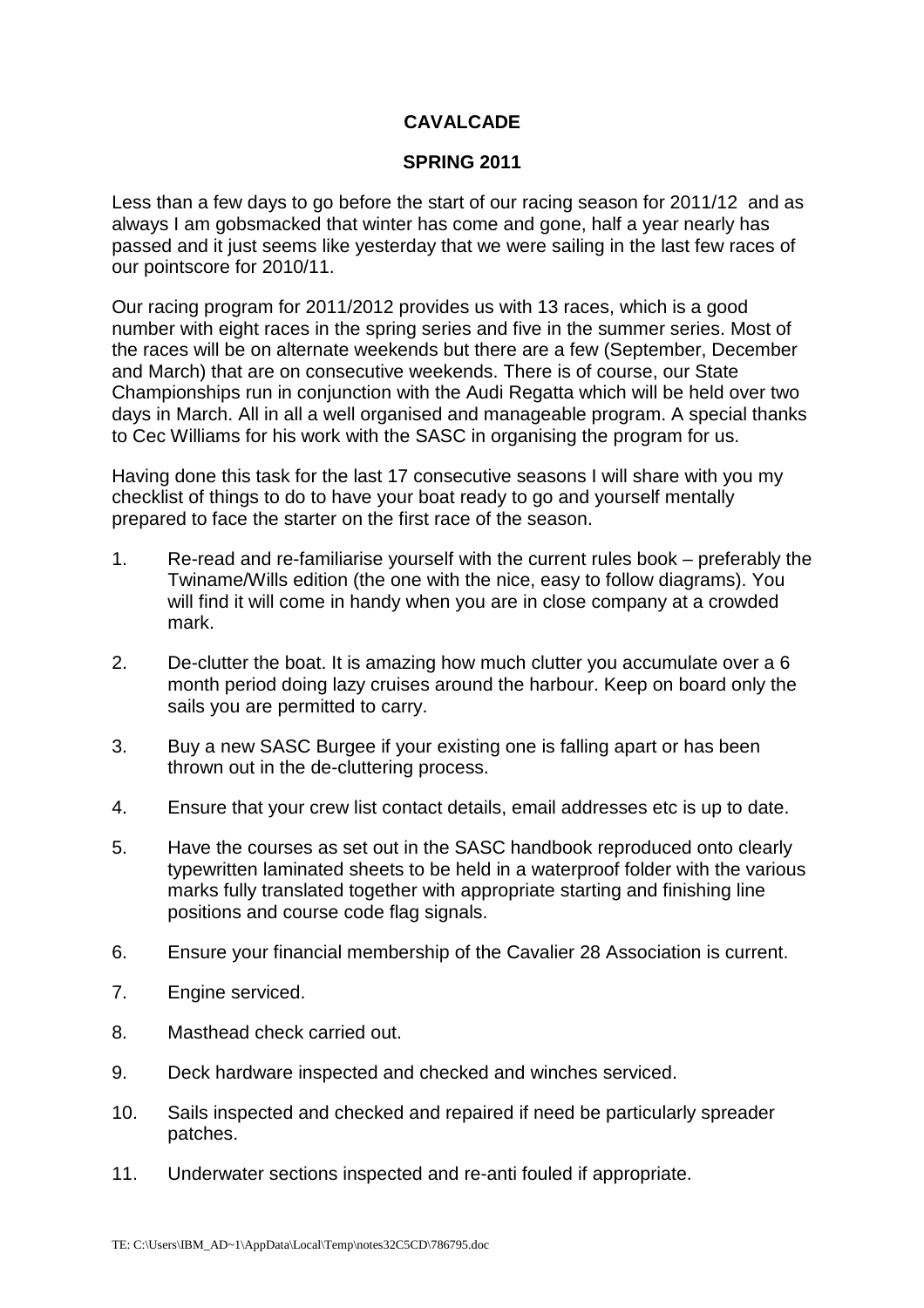- 12. Standing rigging checked for compliance with 7 year rule.
- 13. CAT 7 Certificate obtained and lodged with SASC.
- 14. Insurance policy renewed.
- 15. Finally, as gently and as persuasively and tactfully as you can, suggest to your wife/partner that it would be a good idea if social events on Friday/Saturday nights could be reduced to a minimum and weddings, christenings and weekends away in the country be kept to a minimum if not avoided entirely for the September/April period – good luck.

Perhaps if I have omitted something one of our eager members will advise me accordingly so that I can add that suggestion to the must do list for next year.

At this stage we have only a relatively modest number of definite starters for our racing season (7 yachts entered so far with the possibility that we may have another 2 or 3 join us at the last moment). Recent years have seen the loss of regular competitors over the years Marabou and Quambi.

Your committee's concern is that if our numbers drop below a critical mass we will probably lose our separate division status with the SASC.

I am more than aware that racing is not for everyone and I know there are many keen yachtsmen who for a variety of reasons do not race their boats, which is a pity as I know there are a number of highly competitive Cav 28's in the local area that would no doubt perform extremely well if raced. As I have done regularly over the years I can only attempt to entice just a few more boats to join the racing fleet which would make a big difference to our regular alternate weekend racing calendar. On the other hand, whilst our regular Saturday racing fleet numbers are down we have had over the last few years quite a healthy turnout in our State championship event with 12/13 regularly competing. I recall 5 or 6 years ago we had a fleet of 16 enter the State championships.

From personal experience I can assure you that racing your boat around the harbour on a Saturday afternoon is an extremely rewarding experience, enabling you to feel that you have actually achieved something and at the same time your boat handling and yachting skills have been improved.

## **BALMAIN REGATTA**

The Balmain Sailing Club has staged an annual regatta in October for the last few years and the Association been asked to join in. The event this year is being held on Sunday 30<sup>th</sup> October. In the last few years the Balmain Regatta Day has been held on a Sunday after one of our regular race days and as a result there has been little interest however this year there is no race on Saturday the  $29<sup>th</sup>$  and accordingly Sunday the  $30<sup>th</sup>$  would appear to be an excellent day for a sail. In order to make the day more appealing to the Association generally not just to those who race regularly the Committee has decided to agree to participate on the day as a non spinnaker class.